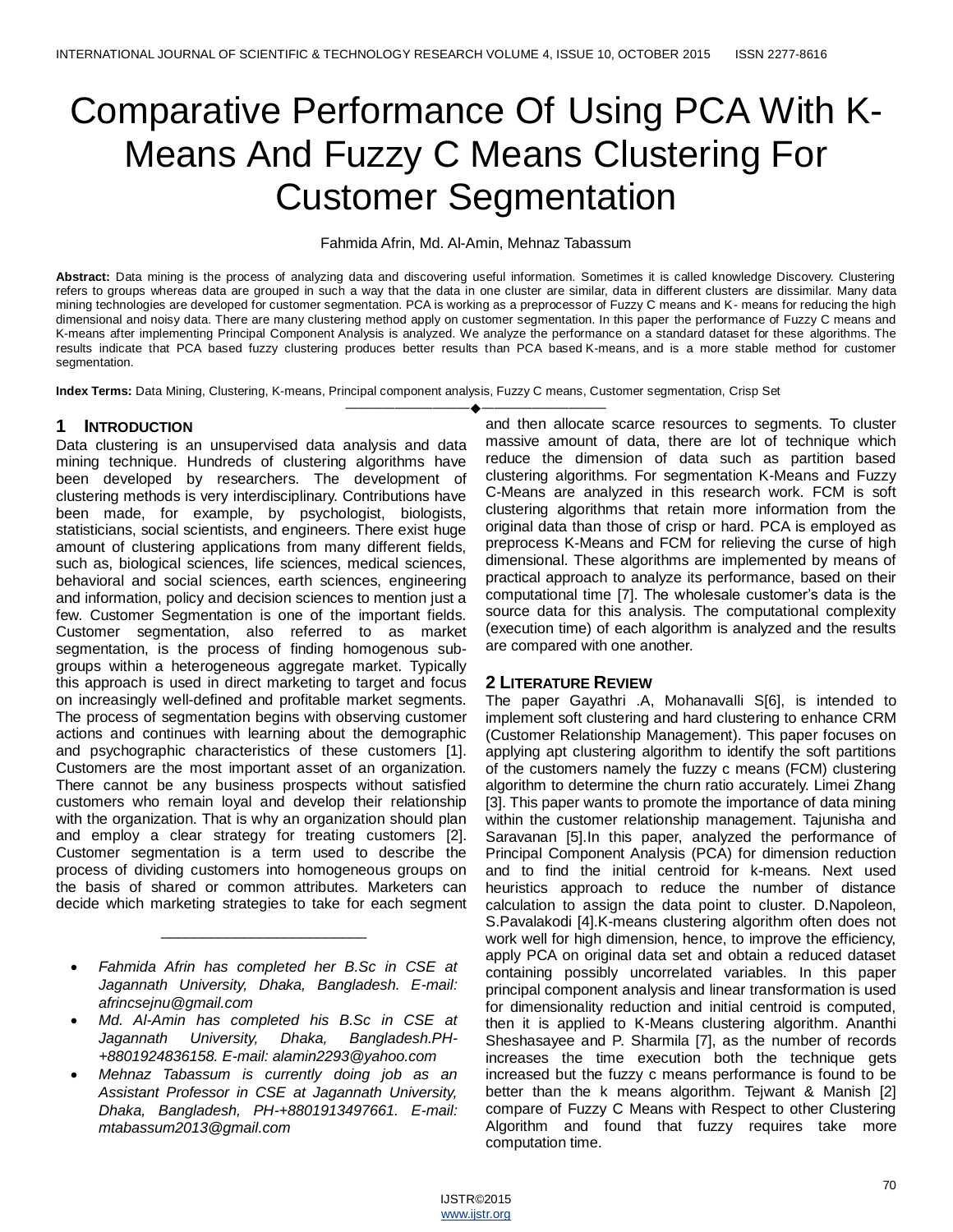# **3 METHODOLOGY**

#### **3.1 K-Means Clustering**

K-means clustering is the crisp clustering technique which attempts to cluster data by grouping related attributes in uniquely defined clusters. Each data point in the dataset is assigned to only one cluster. In partitioning the data, only the centers of the clusters are moved and condition of all the data points are fixed. Clustering is an iterative process of finding better and better cluster centers. Distance metric measures calculate how far away a point is from a cluster center [6]. The K-means algorithm may be described as follows:



*Figure 3.1: Flow Chart of K-means Algorithm*

#### **3.2 PRINCIPAL COMPONENT ANALYSIS**

Principal component analysis (PCA) includes a mathematical procedure that maps a number of correlated variables into a smaller set of uncorrelated variables, called the principal components. The first principal component represents as much of the variability in the data as possible. The succeeding components describe the remaining variability. The steps involved in PCA are:



*Figure 3.2: Flow Chart of PCA*

#### **3.3 FUZZY C-MEANS**

Fuzzy C-Mean (FCM) is an unsupervised clustering algorithm based on fuzzy set theory that allows an element to belong to more than one cluster. In FCM the number of cluster are randomly selected. FCM is the advanced version of K-means clustering algorithm and doing more work than K-means. K-Means just needs to do a distance calculation, whereas fuzzy c means needs to do a full inverse-distance weighting. This, plus the overhead needed for computing and managing, explains why FCM is quite slower than K-Means.

$$
J_{m} = \sum_{i=1}^{N} \sum_{j=1}^{C} u_{ij}^{m} ||x_{i} - c_{j}||^{2}
$$

,

where *m* is any real number greater than 1, *uij* is the degree of membership of *xi* in the cluster *j*, *xi* is the *i*th of d-dimensional measured data, *cj* is the d-dimension center of the cluster, and ||\*|| is any norm expressing the similarity between any measured data and the center. Fuzzy partitioning is carried out through an iterative optimization of the objective function shown above, with the update of membership *uij* and the cluster centers *cj* by:



This iteration will stop when  $\max_{y} \left\{ \left| u_{ij}^{(k+1)} - u_{ij}^{(k)} \right| \right\}$ where  $\epsilon$  is a termination criterion between 0 and 1, whereas *k* is the iteration steps. This procedure converges to a local minimum or a saddle point of *Jm*.



*Figure 3.3: Flow chart for Fuzzy C means algorithm*

## **4 DATA RESOURCES & SOFTWARE USES**

This dataset is taken from UCI repository web site. The data set refers to clients of a wholesale distributor. The entire work is carried out using "RStudio-0.98.1103" to simulate the algorithm.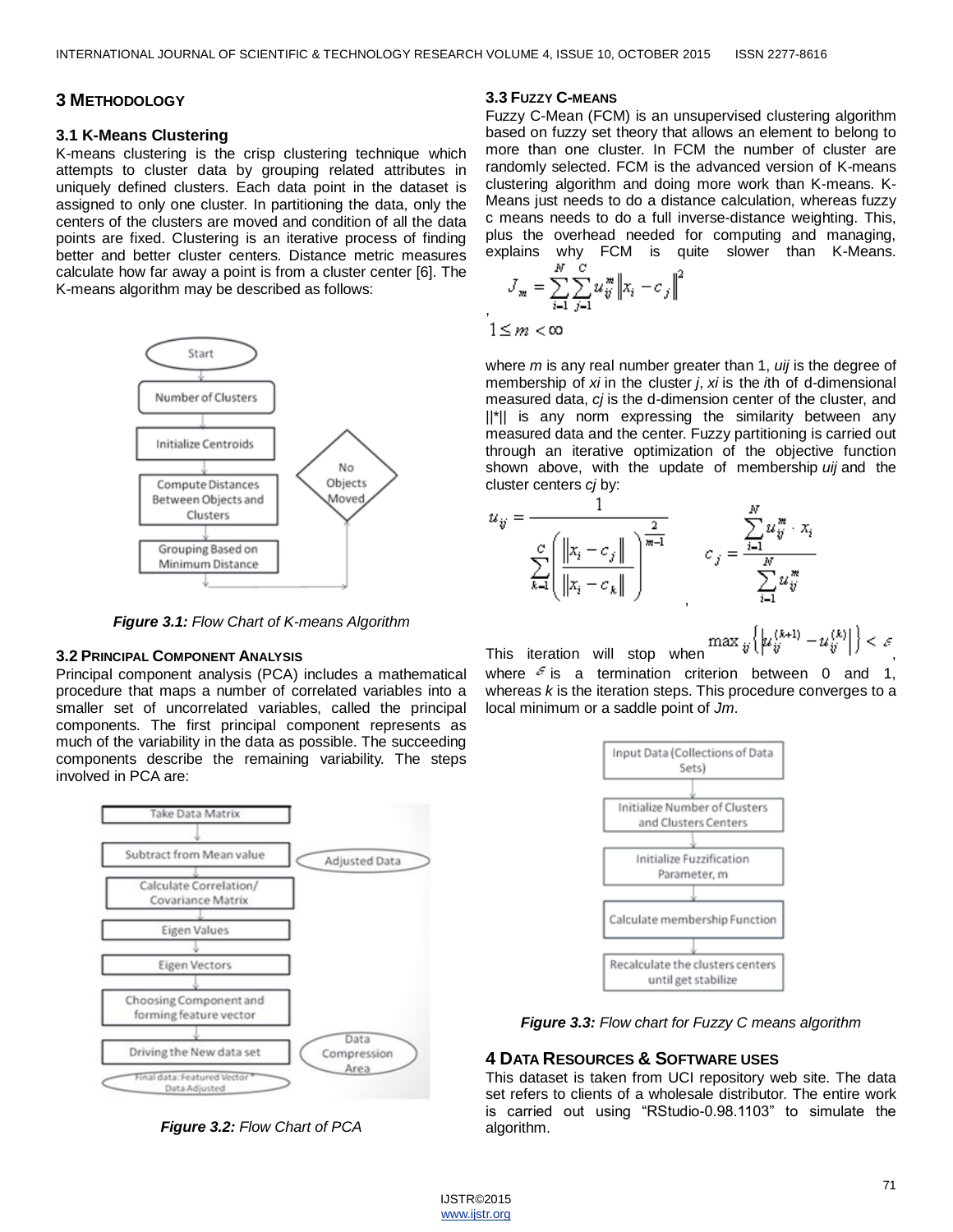## **4.1 DATA SET (ATTRIBUTES)**

|                                   | Description                                               | Type             |  |
|-----------------------------------|-----------------------------------------------------------|------------------|--|
| <b>CHANNEL</b>                    | customers channel                                         | Nominal          |  |
| <b>REGION</b>                     | customers region                                          | Nominal          |  |
| <b>FRESH</b>                      | fresh<br>annual spending on<br>products                   | Continuous       |  |
| <b>MILK</b>                       | annual spending<br>milk<br>on<br>products                 | Continuous       |  |
| <b>GROCERY</b>                    | annual spending on grocery<br>products                    | Continuous       |  |
| <b>FROZEN</b>                     | annual spending on frozen Continuous<br>products          |                  |  |
| <b>DETERGENTS</b><br><b>PAPER</b> | spending<br>annual<br>on<br>and<br>detergents<br>products | paper Continuous |  |
| DELICATE-<br>SSEN                 | spending<br>annual<br>on<br>delicatessen products         | Continuous       |  |

The data set refers to 440 customers of a wholesale: 298 from the Horeca (Hotel/Restaurant/Cafe) channel and142 from the Retail channel. They are distributed into two large Portuguese city regions (Lisbon and Oporto) and a complementary region.

| <b>Region</b> | <b>Frequency</b> | Percentage |  |
|---------------|------------------|------------|--|
| Lisbon        | 77               | 17.5       |  |
| Oporto        | 47               | 10.5       |  |
| Other         | 316              | 31.8       |  |

## **5 EXPERIMENTAL RESULTS**

The intermediary quantitative variables related to the Wholesale customer's data, variables area bout in the middle of the data frame, so we can visualize all of the mat unceasing scatter plot matrix, which is the default for R's output if plot () is called on a data frame. Exploring the data reveals that channels contain more variability than the regions. Strong correlation found in the Grocery and Detergent-0.92, Milk and Detergent-0.66 & Milk & Grocery-0.73. There is somewhat high correlation between Channel and Detergents paper / Grocery.



*Figure5.1: Data set being used*

#### **5.1 PCAIMPLEMENTATION**

As this is a data set of many variables (440), this would be better to apply dimensionality reduction method to make the information easier to visualize and analyze.



*Figure 5.2: Scree plot for PCA*

There are various rules for selecting the number of principal components:

- Use the 'elbow' method of the scree plot (on right).
- Pick the number of components which explain 85% or greater of the variation.

Here retain the first three principal components.

#### **5.2 PCABASED FUZZY C MEANS IMPLEMENTATION**

Table 5.2 shows the result after applying Fuzzy C means on reduced dimensions by PCA.

| Table 5.2: Result of Fuzzy C-Means |  |  |  |
|------------------------------------|--|--|--|
|------------------------------------|--|--|--|

| No of Clusters | Elapsed<br>Time | <b>Iterations</b> | Centers |
|----------------|-----------------|-------------------|---------|
| 3              | 47.09           | 36 (num)          | 24      |
| 5              | 44.92           | $61$ (num)        | 40      |
|                | 39.0            | 88 (num)          | 56      |

#### **5.3 PCABASED K-MEANS IMPLEMENTATION**

Table 5.3 shows the result of after applying K-means on reduced dimensions by PCA.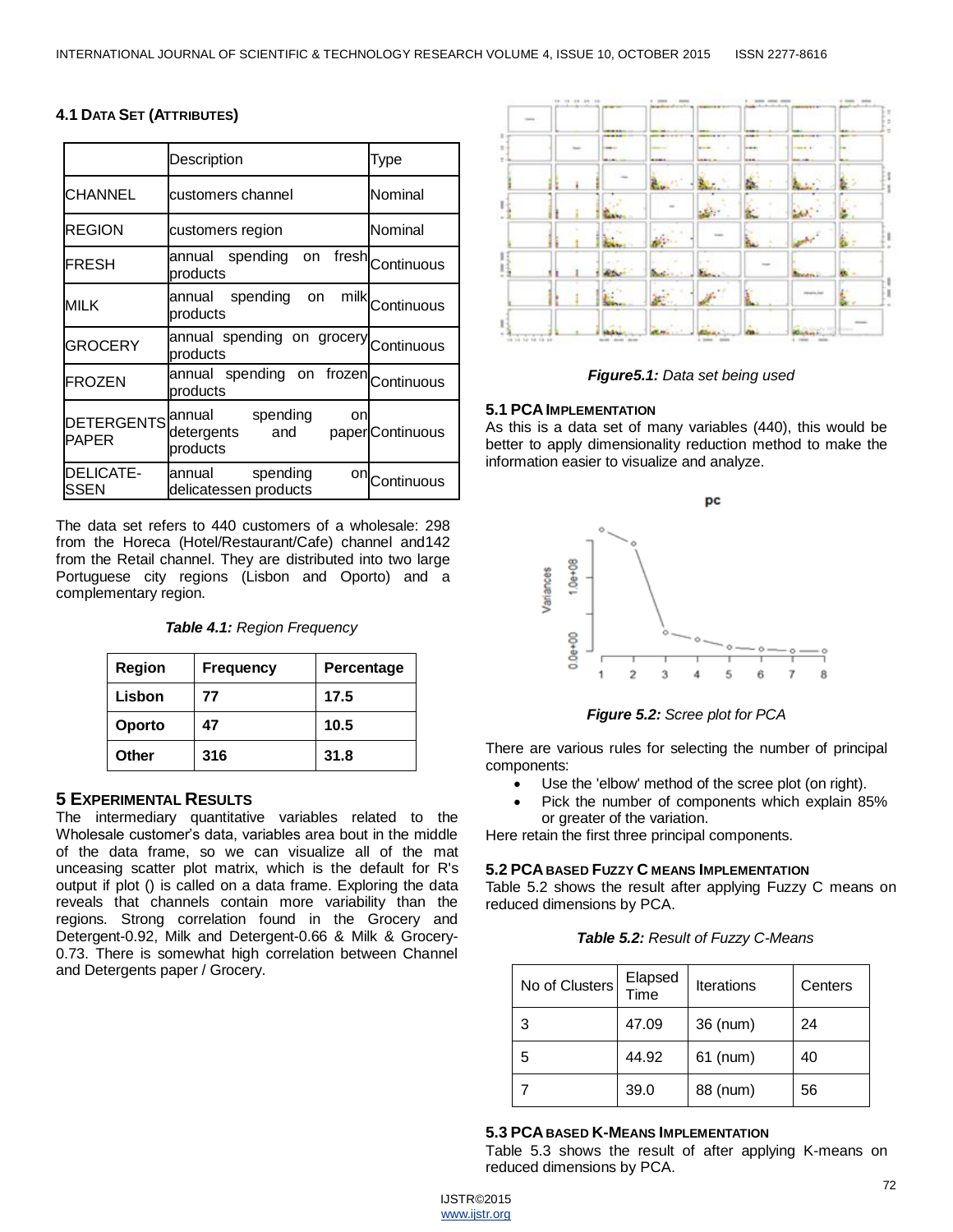| No of<br>Clusters | Elapsed<br>Time | <b>Iterations</b> | Centers |
|-------------------|-----------------|-------------------|---------|
| 3                 | 57.47           | $4$ (int)         | 9       |
| .5                | 54.55           | $4$ (int)         | 15      |
|                   | 46.58           | $3$ (int)         | 21      |

*Table 5.3: Result of K-Means via PCA*

drawn by this experiment it may be safely stated that PCA+ Fuzzy C meansclustering algorithm less time consuming than PCA+K- Means algorithm and hence superior.

## **EXECUTION TIME COMPARISON GRAPH**

Generally the run time depends on input data points and number of clusters. Different type of approach yield different types of results. Usually time complexity is varies on one processor to another and also depends on speeds and systems and also varies on different simulation software.



*Figure 5.3: Execution Time Comparison*

Wholesale customer segmentation in various clusters:

| <b>Table 5.4:</b> Size of Cluster for $K=3$ |
|---------------------------------------------|
|---------------------------------------------|

| Algorithm            |     | Cluster 1 Cluster 2 Cluster 3 |    |
|----------------------|-----|-------------------------------|----|
| <b>Fuzzy C Means</b> | 270 | 84                            | 86 |
| K-Means via PCA      | 330 | 60                            | 50 |

*Table 5.5: Size of Cluster for K=5*

| Algorithm               |     | Cluster Cluster | Cluster 3 | Cluster | Cluster<br>5 |
|-------------------------|-----|-----------------|-----------|---------|--------------|
| Fuzzy C<br><b>Means</b> | 110 | 31              | 31        | 93      | 175          |
| K Means<br>via PCA      | 10  | 104             | 80        | 223     | 23           |

On the basis of the result if we select the number of clusters is =3. Then we found the following results:



*Figure 5.4: Determine Number of Clusters*

We can summarize the following segmentation. Using Fuzzy C means algorithm:

**Cluster 1:** Tends to spend on Grocery, Milk and Det\_Paper categories. So this clusters customers are high sender in Retail channel.

**Cluster 2:** Low Sender in Both Channels.

**Cluster 3:** Tends to spend on Fresh, Frozen and Deli categories. So this clusters customers are high sender in Horeca (Hotel/Restaurant/Café).

# **6 CONCLUSION**

A variety of research has been done to compare the k means and fuzzy c means. In this paper Principal component Analysis has added before K – means and Fuzzy C – means algorithm. The standard K-Means algorithm is used in many fields. The efficiency of the algorithms for the wholesale customer's data is analyzed by various executions of the programs in this work. Finally, this research work concludes that the computational time of PCA+Fuzzy C means is less than PCA+K- means algorithm for the chosen application. Hence, the performance of FCM algorithm is comparatively better than the k-Means algorithm.

## **7 FUTURE WORK**

In future research, we want to employ other kinds of datasets to do the experiment, such as financial industry or education industry and want to propose a new algorithm.

## **REFERENCES**

- [1] Customer Segmentation, <http://www.statsoft.com/Textbook/Customer->Segmentation, [Access Date : 23th May, 2015].
- [2] Tejwant Singh, M. M. (2014 ). Performance Comparison of Fuzzy C Means with Respect to Other Clustering Algorithm. International Journal of Advanced Research in Computer Science and Software Engineering, 89-93.
- [3] Zhang, L. (2010). Data mining application in customer relationship management, International Conference on Computer Application and System Modeling (ICCASM) (pp. V14-171 - V14-174). Taiyuan: IEEE.